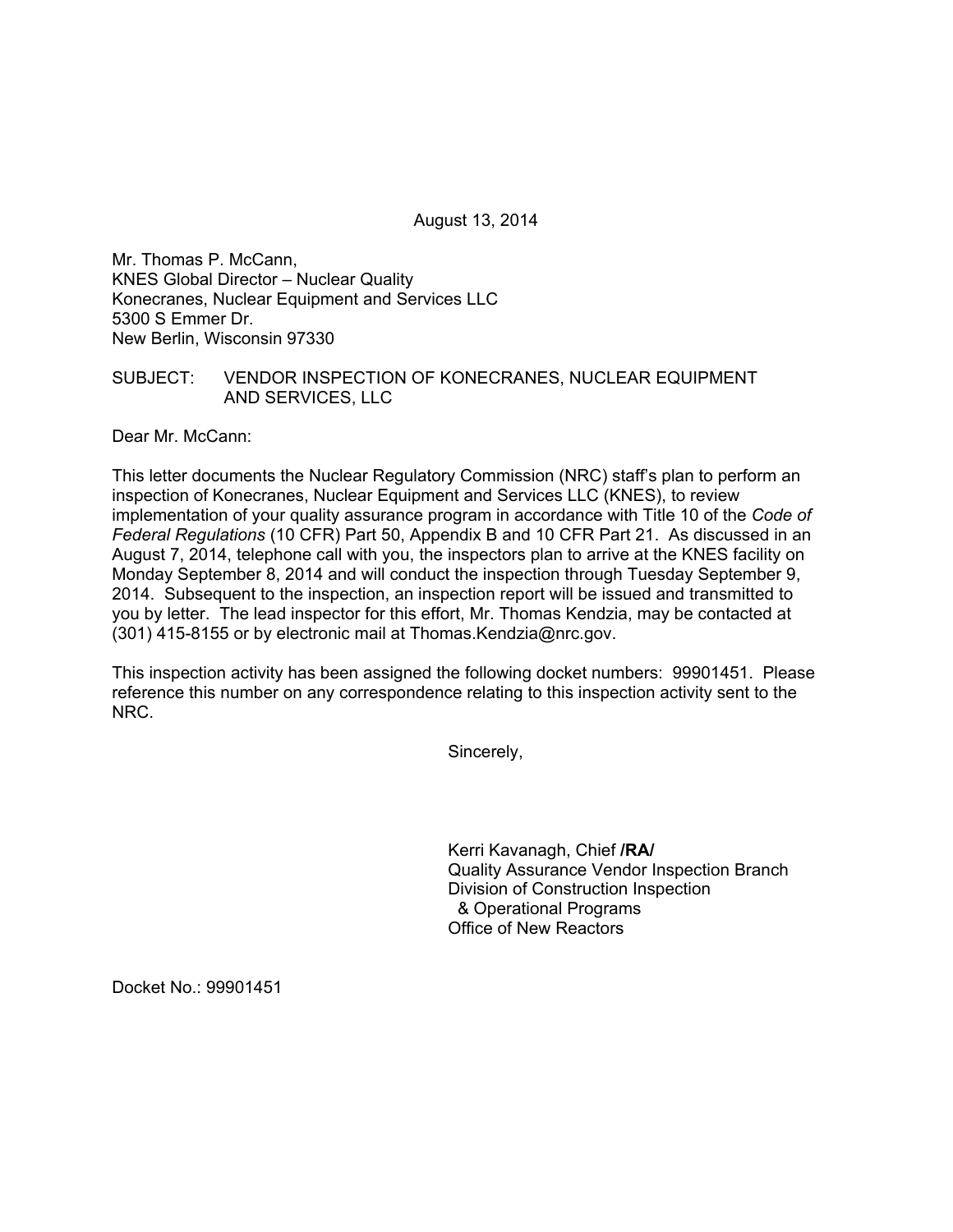August 13, 2014

Mr. Thomas P. McCann, KNES Global Director – Nuclear Quality Konecranes, Nuclear Equipment and Services LLC 5300 S Emmer Dr. New Berlin, Wisconsin 97330

## SUBJECT: VENDOR INSPECTION OF KONECRANES, NUCLEAR EQUIPMENT AND SERVICES, LLC

Dear Mr. McCann:

This letter documents the Nuclear Regulatory Commission (NRC) staff's plan to perform an inspection of Konecranes, Nuclear Equipment and Services LLC (KNES), to review implementation of your quality assurance program in accordance with Title 10 of the *Code of Federal Regulations* (10 CFR) Part 50, Appendix B and 10 CFR Part 21. As discussed in an August 7, 2014, telephone call with you, the inspectors plan to arrive at the KNES facility on Monday September 8, 2014 and will conduct the inspection through Tuesday September 9, 2014. Subsequent to the inspection, an inspection report will be issued and transmitted to you by letter. The lead inspector for this effort, Mr. Thomas Kendzia, may be contacted at (301) 415-8155 or by electronic mail at Thomas.Kendzia@nrc.gov.

This inspection activity has been assigned the following docket numbers: 99901451. Please reference this number on any correspondence relating to this inspection activity sent to the NRC.

Sincerely,

Kerri Kavanagh, Chief **/RA/** Quality Assurance Vendor Inspection Branch Division of Construction Inspection & Operational Programs Office of New Reactors

Docket No.: 99901451

DISTRIBUTION: See next page

| <b>ADAMS ACCESSION No.: ML14225A208</b> |                         | NRO-002          |
|-----------------------------------------|-------------------------|------------------|
|                                         | <b>OFFICE DCIP/QVIB</b> | DCIP/QVIB/BC     |
| <b>NAME</b>                             | TKendzia                | <b>KKavanagh</b> |
|                                         | 08/13/2014              | 08/13/2014       |